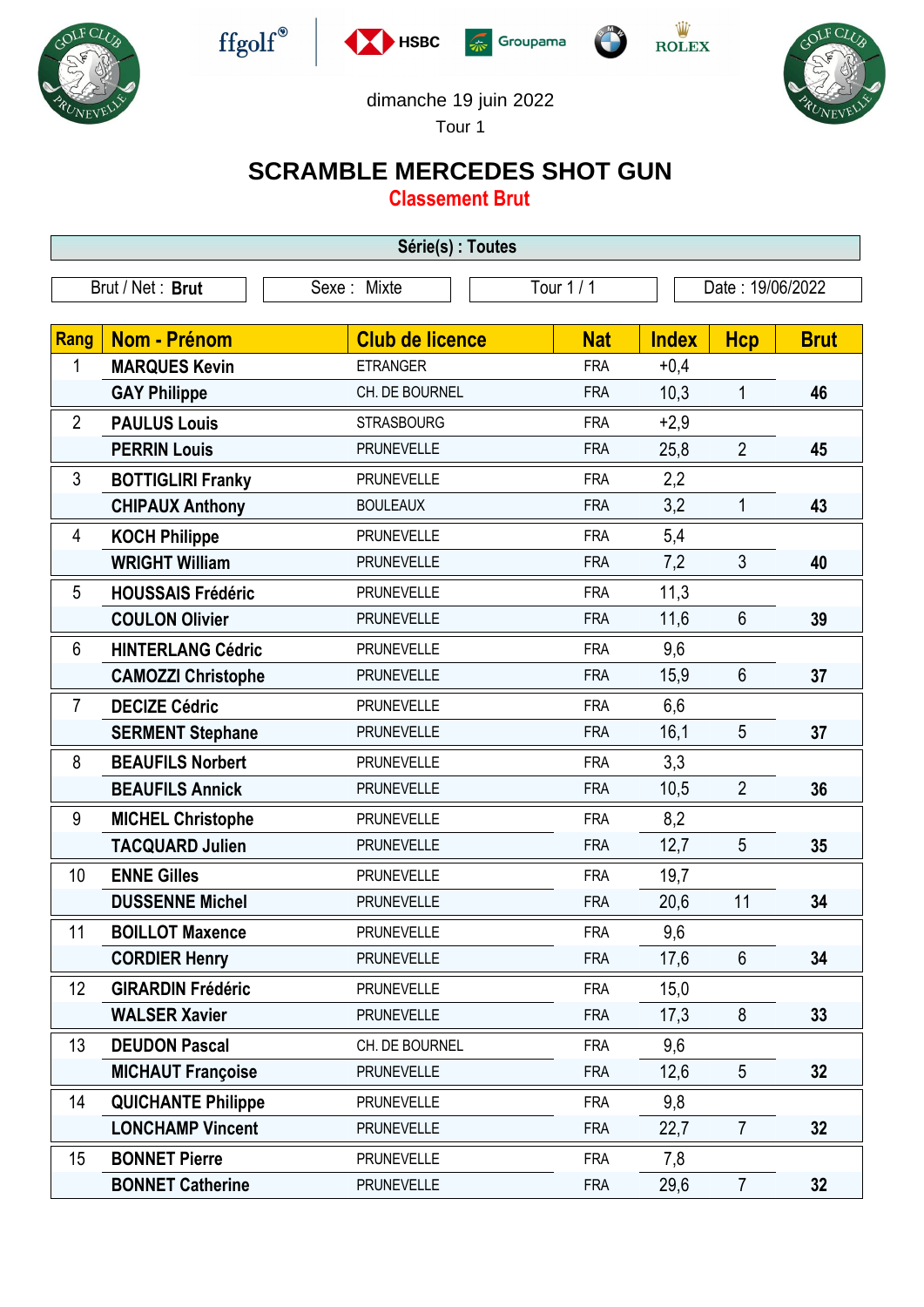| <b>Rang</b>     | <b>Nom - Prénom</b>                  | <b>Club de licence</b> | <b>Nat</b> | <b>Index</b> | <b>Hcp</b>     | <b>Brut</b> |
|-----------------|--------------------------------------|------------------------|------------|--------------|----------------|-------------|
| 16              | <b>TOCHON Rémi</b>                   | PRUNEVELLE             | <b>FRA</b> | 13,3         |                |             |
|                 | <b>TOCHON Jean-Marc</b>              | <b>PRUNEVELLE</b>      | <b>FRA</b> | 25,9         | 9              | 31          |
| 17              | <b>SCHELCHER Jean-Luc</b>            | <b>PRUNEVELLE</b>      | <b>FRA</b> | 24,1         |                |             |
|                 | <b>DARD Patrice</b>                  | <b>PRUNEVELLE</b>      | <b>FRA</b> | 25,3         | 13             | 29          |
| 18              | <b>GALLO Jean Pierre</b>             | <b>PRUNEVELLE</b>      | <b>FRA</b> | 21,4         |                |             |
|                 | <b>GALLO Clément</b>                 | <b>PRUNEVELLE</b>      | <b>FRA</b> | 27,3         | 12             | 29          |
| 19              | <b>BOITEUX Etienne</b>               | <b>PRUNEVELLE</b>      | <b>FRA</b> | 14,9         |                |             |
|                 | <b>MOREL Denis</b>                   | <b>ROUGEMONT</b>       | <b>FRA</b> | 20,2         | 8              | 29          |
| 20              | <b>ROBERT Julien</b>                 | <b>PRUNEVELLE</b>      | <b>FRA</b> | 5,0          |                |             |
|                 | <b>FARINEY Jean-Claude</b>           | <b>PRUNEVELLE</b>      | <b>FRA</b> | 21,0         | $\overline{5}$ | 29          |
| 21              | <b>BELKENTAOUI Abdellatif</b>        | PRUNEVELLE             | <b>FRA</b> | 17,4         |                |             |
|                 | <b>CHARRIER Philippe</b>             | <b>PRUNEVELLE</b>      | <b>FRA</b> | 24,0         | 10             | 28          |
| 22              | <b>RUCKSTUHL Frédéric</b>            | PRUNEVELLE             | <b>FRA</b> | 18,2         |                |             |
|                 | HEIMBACH-GUINCHARD Franck PRUNEVELLE |                        | <b>FRA</b> | 45           | 14             | 28          |
| 23              | <b>BOUCARD Maxime</b>                | <b>PRUNEVELLE</b>      | <b>FRA</b> | 23,0         |                |             |
|                 | <b>LUX Julien</b>                    | CH. DE BOURNEL         | <b>FRA</b> | 26,6         | 13             | 28          |
| 24              | <b>BOUVARD Evelyne</b>               | CH. DE BOURNEL         | <b>FRA</b> | 4,6          |                |             |
|                 | <b>BOUVARD Michel</b>                | CH. DE BOURNEL         | <b>FRA</b> | 33,3         | $\overline{7}$ | 28          |
| 25              | <b>BURON Marie-Pierre</b>            | <b>PRUNEVELLE</b>      | <b>FRA</b> | 36,0         |                |             |
|                 | <b>SARDA Christian</b>               | PRUNEVELLE             | <b>FRA</b> | 37           | 19             | 27          |
| 26              | <b>BERGEROT Jean-Luc</b>             | <b>PRUNEVELLE</b>      | <b>FRA</b> | 18,5         |                |             |
|                 | <b>CHARTON Augustin</b>              | <b>PRUNEVELLE</b>      | <b>FRA</b> | 38           | 13             | 27          |
| 27              | <b>LEGGIERI Jacques</b>              | PRUNEVELLE             | <b>FRA</b> | 13,5         |                |             |
|                 | <b>LIBOZ Christine</b>               | PRUNEVELLE             | <b>FRA</b> | 16,4         | $\overline{7}$ | 27          |
| 28              | <b>RASCAGNERES Jean Pierre</b>       | <b>PRUNEVELLE</b>      | <b>FRA</b> | 18,1         |                |             |
|                 | <b>BRETILLOT Bernard</b>             | <b>PRUNEVELLE</b>      | <b>FRA</b> | 20,7         | 10             | 27          |
| 29              | <b>METTEY Vincent</b>                | <b>PRUNEVELLE</b>      | <b>FRA</b> | 20,2         |                |             |
|                 | <b>METTEY Corentin</b>               | <b>PRUNEVELLE</b>      | <b>FRA</b> | 54           | 16             | 27          |
| 30              | <b>GERALDES Florentino</b>           | <b>PRUNEVELLE</b>      | <b>FRA</b> | 17,8         |                |             |
|                 | <b>GERALDES Catherine</b>            | <b>PRUNEVELLE</b>      | <b>FRA</b> | 47           | 14             | 25          |
| 31              | <b>DOBRILA Alexandru</b>             | <b>PRUNEVELLE</b>      | <b>FRA</b> | 22,7         |                |             |
|                 | <b>DOBRILA Alin</b>                  | <b>PRUNEVELLE</b>      | <b>FRA</b> | 29,4         | 13             | 25          |
| 32 <sup>2</sup> | <b>CHESNEL Yannick</b>               | <b>PRUNEVELLE</b>      | <b>FRA</b> | 24,2         |                |             |
|                 | <b>SKLER Olivier</b>                 | LUXEUIL BELLEV.        | <b>FRA</b> | 31,2         | 14             | 24          |
| 33              | <b>MARQUES Jorge</b>                 |                        |            | 12,7         |                |             |
|                 | <b>ROCCHI Gabriel</b>                | <b>PRUNEVELLE</b>      | <b>FRA</b> | 20,7         | 8              | 23          |
| 34              | <b>RUCKSTUHL Pauline</b>             | <b>PRUNEVELLE</b>      | <b>FRA</b> | 17,1         |                |             |
|                 | <b>HEIMBACH Hélène</b>               | <b>PRUNEVELLE</b>      | <b>FRA</b> | 54           | 15             | 22          |
| 35              | <b>GRANDGUILLAUME Jacques</b>        | <b>PRUNEVELLE</b>      | <b>FRA</b> | 22,1         |                |             |
|                 | <b>BYDLON Nadine</b>                 | HOPITAL NORD           | <b>FRA</b> | 29,7         | 13             | 21          |